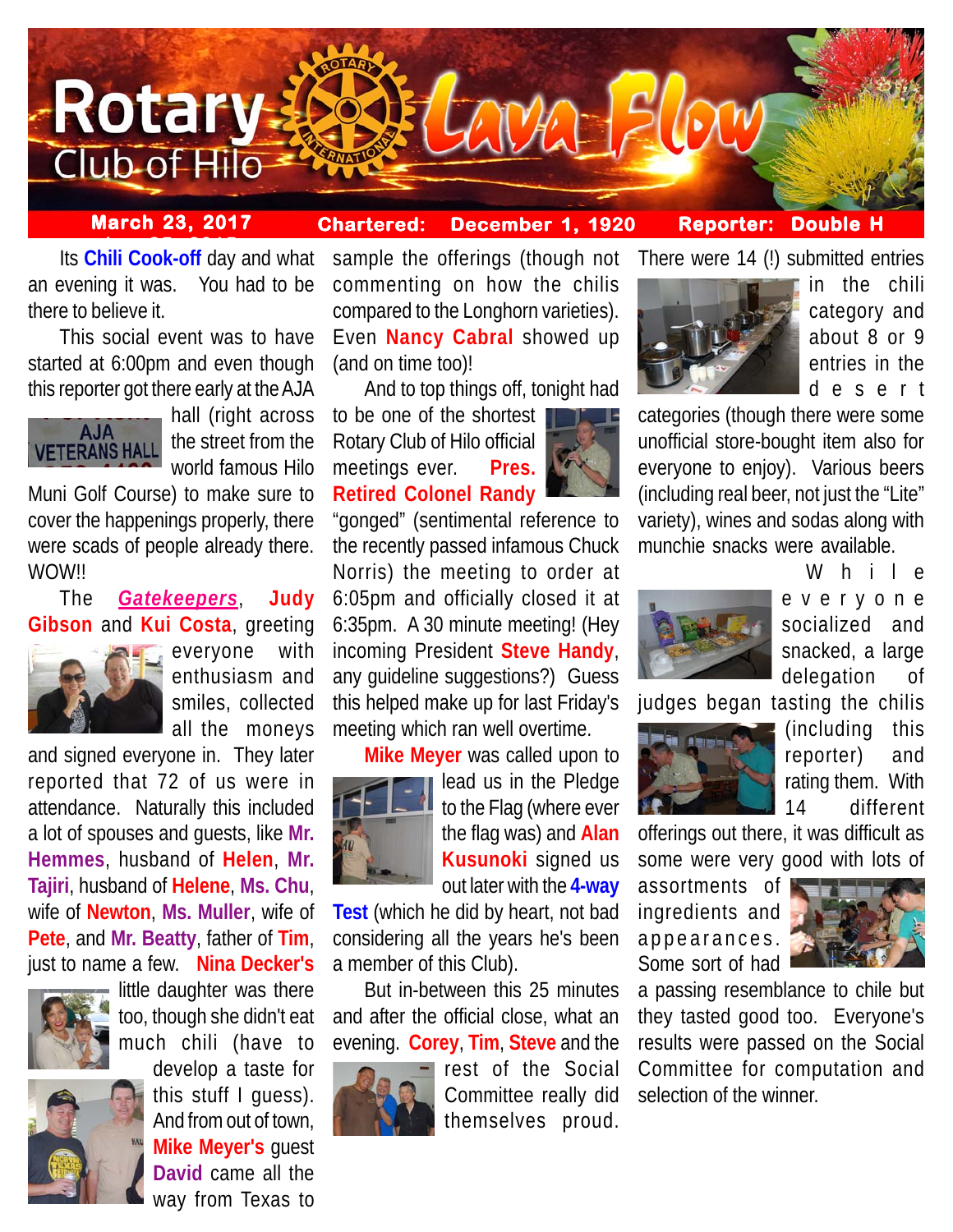#### *Birthdays:*

**Bob Fujimoto** March 6 **Helene Tajiri** March 25

## *Club Anniversary:*

**Cindy Boots** March 7, 1997 (20) **Tom Brown** March 17, 1989 (28) **Naomi Menor** March 18, 1988 (29) **Tammy Silva** March 23, 2012 (5) **Chris Tamm** March 24, 1995 (22) **Helene Tajiri** March 25, 1994 (23) **Donnie Demuth** March 27, 2015 (2) **Gail Takaki** March 28, 2008 (9)

### *Wedding Anniversary:*

**Sam & Sandy Wallis** March 1 (48) **Charlene & Amos Meyers** March 7 (46) **Mitchell & Karen Dodo** March 12 (12) **Jim Cheney & Xia Ying Sun** March 18 (12) **Jerry & Sandy Watanabe** March 19 (28) **Helene & Harvey Tajiri** March 23 (49)

#### *Announcements:*

 **March 31 - Dr. Lisa Keith - Rapid Ohia Death April 1 - Heart Walk - (Kerry Glass) April 7 - Marcia Prose - Child Abuse Month April 15 - Rotary Cleanup Day (Wally Wong) April 28 - Barbara Garcia - Keola Magazine May 5 - Chris Tamm - Borneo**

- President **Randy Hart**
- Past President **Wally Wong**
- President Elect **Steve Handy**
- Vice President **Mitch Dodo**
- Secretary **Treena Breyfogle**
- Treasurer **Corey Kawamoto**
- 
- 
- 
- Public Relations **Marcia Prose**
- International Service **Stew Hussey**
- Community Service **Reese Mates**
- Vocational Service **Cindy Boots**
- Club Service **Kui Costa**
- New Generations **Gail Takaki**

- Hilo Rotary Club Foundation **Nina Decker**
- The Rotary Foundation **Kerry Glass**
- Hawaii Rotary Youth Foundation **Mitchell**

And at 6:25pm, chow time for

everyone. And its funny how the room got so much quieter after this (remember, the acoustics in this room are not good at all, nothing on the floor or walls to absort the noise), with everyone







starting to enjoy everything.

Cash prizes were awarded to the top 3 selections of the judges with the eventual winner being chile #10,



submitted by **Mr. Beatty**, **Tim's** dad. And the deserts also were judged, based on comments from the group in general and

the winner was the Coconut Cake submitted by **Connie Ichinose**,



though **Roberta Muller's** Rum Cake garnered a lot of "Hey – this is good and with a lot

of rum", good enough for 2nd place.

And the chilis must have been good cause by 7:15pm or so, many



of the pots were empty and people were scooping dregs out of those they liked. By 7:30pm many of the contestants were cleaning up

their submissions to take them home and a lot of attendees were leaving already

There was still a lot of socializing going on and snacking on deserts

and just enjoying the evening. This has to be one of our top social events of the year. This reporter enjoyed it thoroughly and over-



ate just like most everyone else (my stomach and heartburn made me remember this event "all night long" but it was worth it). Everyone was encouraged to take home any leftovers too if they wanted (chili dogs made a nice lunch the next day).

**Nice going guys on the social committee!!**



## Photographer: **Mitchell Dodo**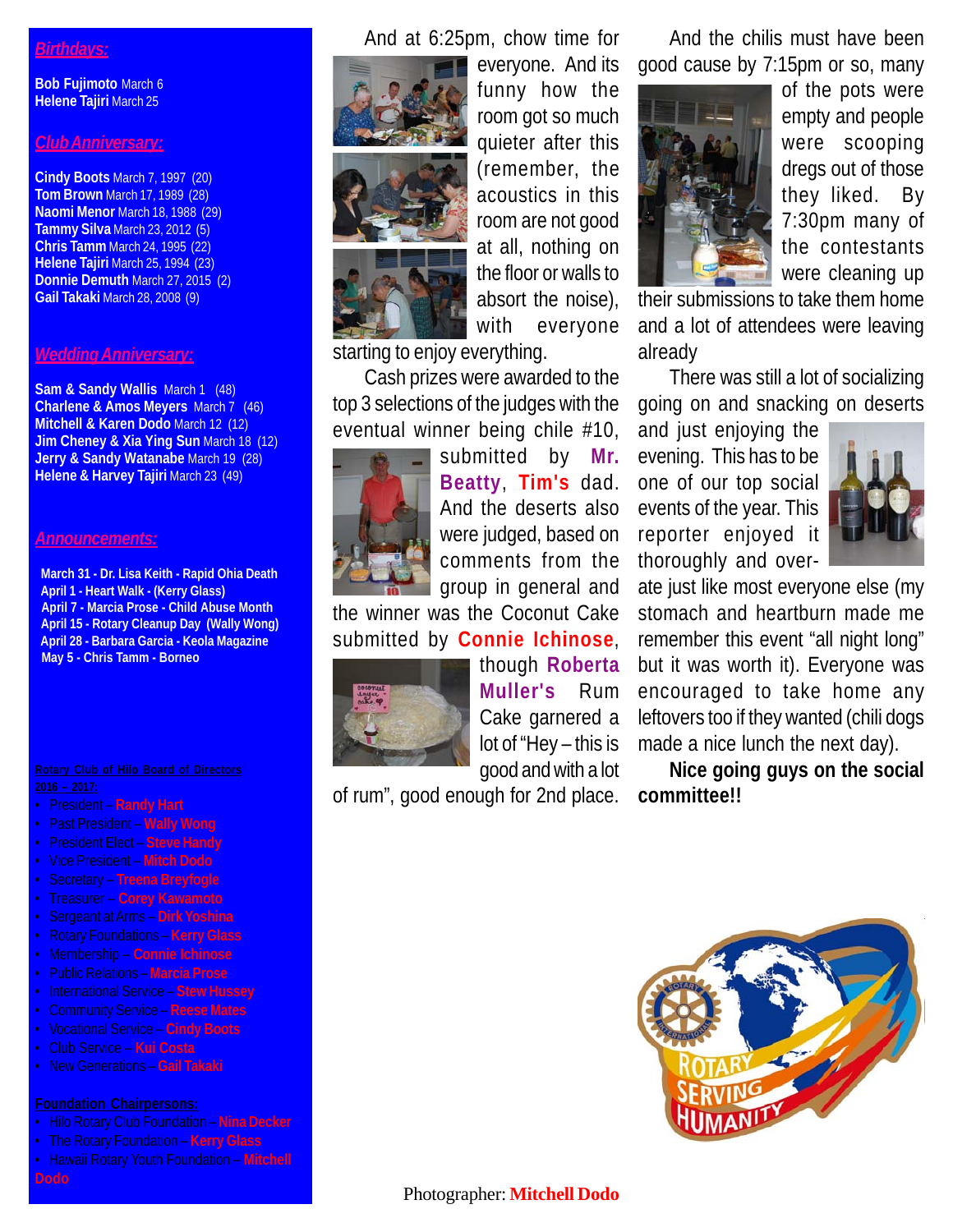